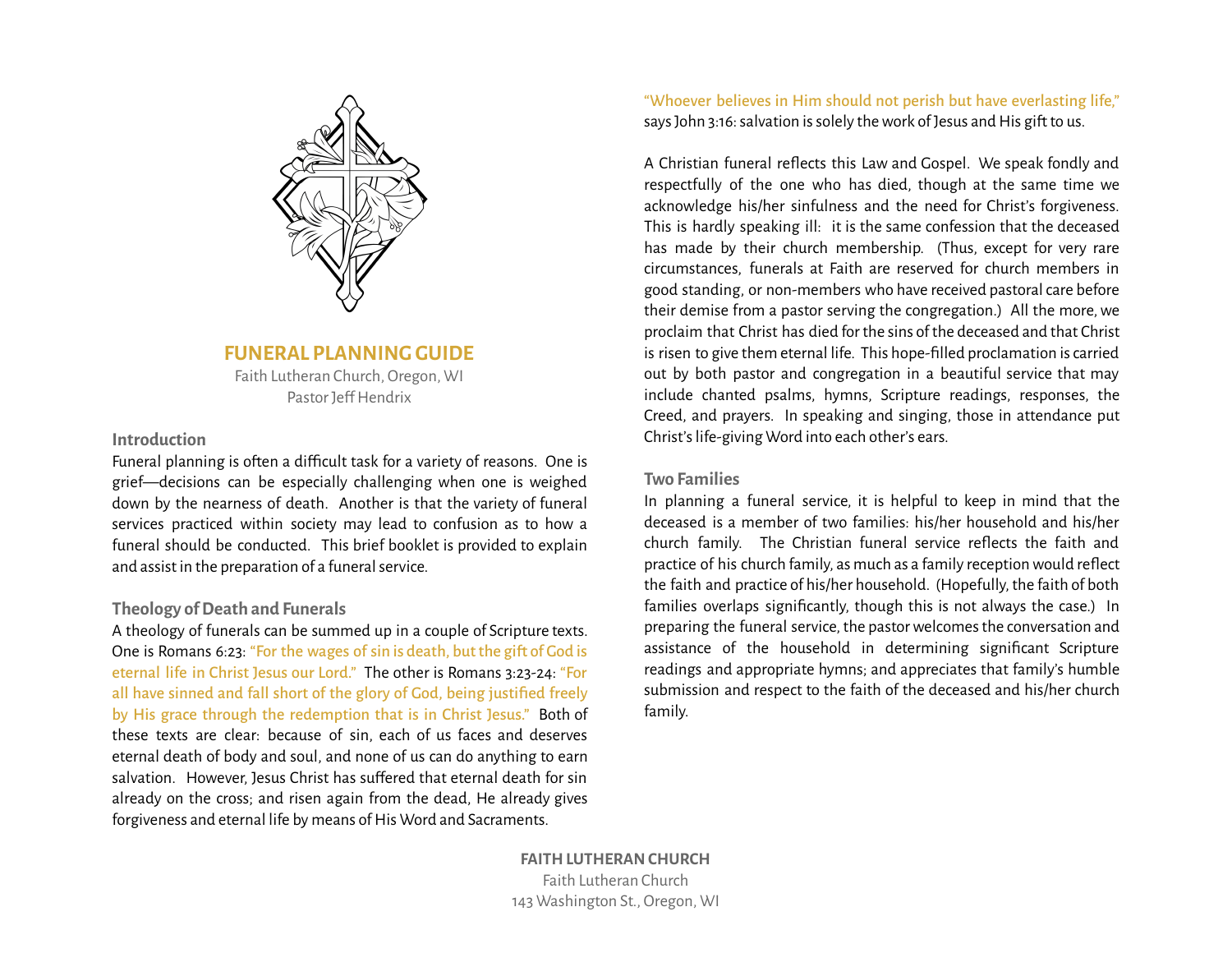## **Planning the Funeral Service Proper**

One of two funeral services will be used: the one found in the Evangelical Lutheran Synod's *Handbook forMinisterial Acts,* or Christian Funeral in the Wisconsin Synod's *Christian Worship* Hymnal. Both are beautiful services in which pastor and worshipers both take part in proclaiming Christ's victory over death in their respective callings. This established order also makes service planning quite simple.

#### **Songs**

A typical funeral service will feature 1-3 congregational hymns. While silence or wailing denotes grief in Scripture, singing indicates rejoicing and hope. Hymns may be selected from the hymnals used by the deceased's church family, either *Christian Worship* (CW - Northwestern Publishing House, 1993), or *Evangelical LutheranHymnary* (ELH- Morning Star Publishers, 1996). The family is invited to share favorite hymns(For help, a list of suggested hymns especially appropriate for funerals is included below, but any other hymns from our hymnals should make for fine proclamations of the resurrection of the dead. (Songs not in either hymnal are discouraged from being used, although if the family insists, the songwill need to be approved by pastor and organist/pianist first). If the family would like a solo, these two hymnals serve as a resource for special music aswell.

#### **Readings**

The funeral service is also rich in the proclamation of salvation and eternal life from the Word of God. To demonstrate that thisjoyous news runs throughout the Bible, there are normally 3-4 diferent Scripture readings and Psalms, one of which will serve as the text for the funeral sermon. The family is invited to share favorite Bible sections for use for the sermon or the pastor would be happy to choose a comforting selection from Scripture.

#### **Other Tributes**

Where eulogies and other tributes to the deceased are desired, they are reserved for the reception.

### **Planning the Reception**

Faith Lutheran Church is happy to provide a luncheon or reception in memory of a church member who has died, whether that reception takes place in the fellowship hall or elsewhere. Should the family desire photographic displays, video tributes or favorite music of the deceased, this is the appropriate setting. Limited audio-visual equipment is available onsite: please checkwith Pastor.

### **Aterthe Graveside Service/Committal**

#### **Military Honors**

It is our hope for every veteran that their funeral and burial best reflect the gospel hope of resurrection. It is our practice to follow the Military Tradition of Military Honors at graveside following the committal.

Christians strive to keep the gospel hope of the resurrection at the center of all observances associated with the death of a Christian. Because the church understands the Burial of the Dead to be a service of worship to God through Jesus Christ in the power of the Holy Spirit, it does not allow social or fraternal societies to introduce rites or ceremonies into its liturgy.

These ceremonies should not be mingled with the church's worship of God either in the church building or in any other setting (such as a funeral home, mortuary, or at the graveside). Military honors and fraternal tributes and rites should be kept separate from the funeral and committal services of the church. This is easily done by having the services/rites of the church be concluded before other secular rites are begun.

**FAITH LUTHERAN CHURCH** Faith Lutheran Church 143 Washington St., Oregon, WI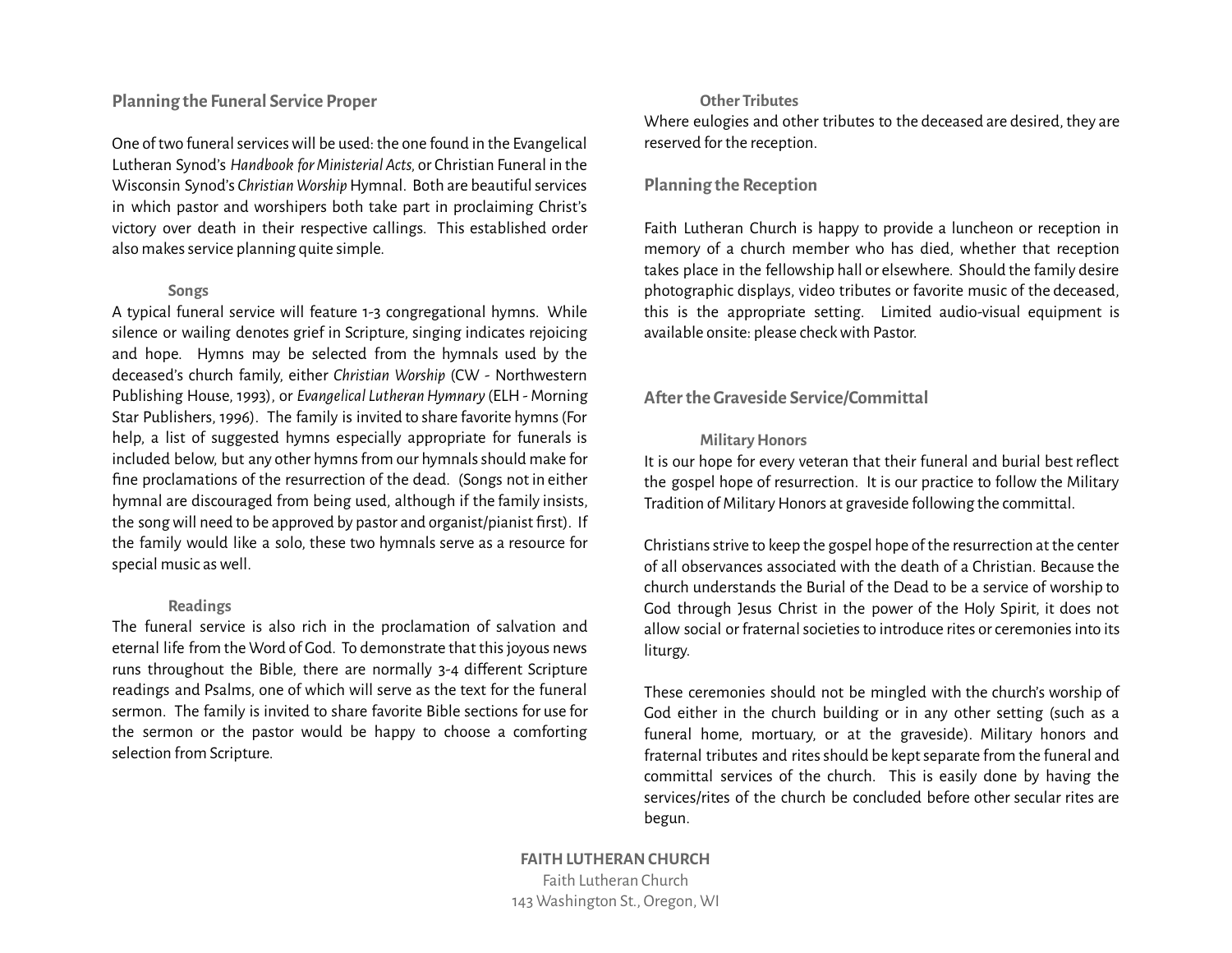# **List of Especially Appropriate Hymns**

Below is a list of suggested hymns that especially proclaim Christ's power over death. Selections are taken from *Evangelical Lutheran Hymnary* (ELH); most hymns are also found in *Christian Worship* (CW).

Now May He Who from the Dead - ELH 19 Holy Ghost, Dispel Our Sadness - ELH 20 We Now Implore God the Holy Ghost - ELH 33 In Peace and Joy I Now Depart - ELH 48 Crown Him with Many Crowns - ELH 55 The Lord Hath Helped Me Hitherto - ELH 71 O Jesus Christ, Thy Manger Is- ELH161 Let Us Ever Walkwith Jesus- ELH236 He That Believes and Is Baptized - ELH 241 God's Own Child, I Gladly Say it - ELH 246 A Mighty Fortress is Our God - ELH 250/251 Rock of Ages, Cleft for Me - ELH 286 A Lamb Goes Uncomplaining Forth - ELH331 Christ, the Life of All the Living - ELH 333 O Sacred Head, Now Wounded - ELH 334/335 Awake, My Heart, with Gladness - ELH 341 Christ the Lord is Risen Today; Alleluia! - ELH341 I Know that My Redeemer Lives - ELH 351 Like the Golden Sun Ascending - ELH 354 The Lord My Faithful Shepherd Is - ELH 368 The King of Love My Shepherd Is - ELH 370 The Lord's My Shepherd, I'll Not Want - ELH 371 Why Should Cross and trial Grieve Me - ELH 377 On Christ's Ascension I Now Build - ELH 392 God Loved the World So that He Gave - ELH 403 Lord, Thee I Love With All My Heart - ELH 406 Come unto Me, Ye Weary - ELH 413 Let Me Be Thine Forever - ELH 427 In JesusI Find Rest and Peace - 437 All Depends on Our Possessing - ELH 468

All Men Living Are But Mortal - ELH 472 For Me to Live Is Jesus - ELH 473 I'm But a Stranger Here - ELH 474 Praise God, This Hour of Sorrow - ELH 475 Now Lay We Calmly in the Grave - ELH 476 The Will of God is Always Best - ELH 477 Asleep in Jesus! Blessed Sleep - ELH 478 Lord Jesus Christ, with Us Abide - ELH 511 In the Cross of Christ I Glory - ELH 523 I Know of a Sleep in Jesus' Name - ELH 525 O How Blest Are Ye Whose Toils Are Ended - ELH 526 In the Midst of Earthly Life - ELH 527 My Course is Run - ELH 528 Vain World, Now Farewell - ELH 529 I Fall Asleep in Jesus' Wounds - ELH 530 The World is Very Evil (Jerusalem the Golden) - ELH 534 Farewell I Gladly Bid Thee - ELH 535 Jerusalem, My Happy Home - ELH 539 Rejoice, Rejoice, Believers - ELH 543 Wake, Awake, for Night is Flying - ELH 544 Abide with Me; Fast Falls the Eventide - ELH 561 Forever with the Lord - ELH 552 God's Word Is Our Great Heritage - ELH 583 Grant Peace, We Pray, in Mercy Lord - ELH 584 How Blest Are They Who Hear- ELH 586 Lord, Dismiss Us with Thy Blessing - ELH 588 On My Heart Imprint Thine Image - ELH 593